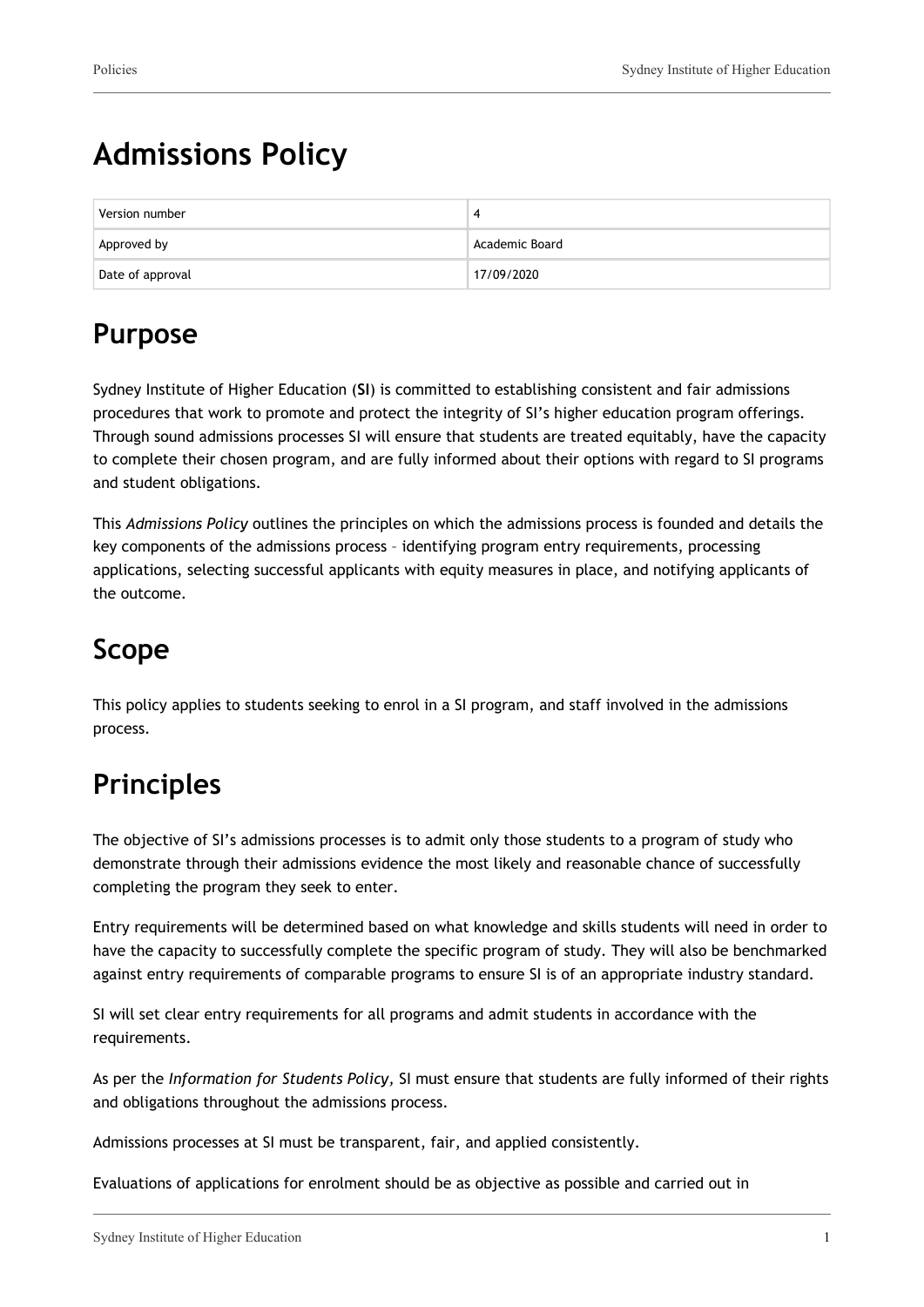accordance with the *Conflict of Interest Policy*.

SI will verify all application materials submitted.

In accordance with its commitment to equity and diversity, SI will ensure that applicants from underrepresented and/or disadvantaged backgrounds are supported throughout the admissions process. SI must make specific efforts to ensure that underrepresented and/or disadvantaged groups can participate fully in education and have a full understanding of and equal access to the admissions process, such as:

- Students who are part or full-time carers
- Students with disabilities
- Students experiencing mental or physical health concerns
- Mature-age students
- Students who are single parents
- International students
- Students for whom English is a second language
- Indigenous student
- Lower socio-economic students

SI will ensure that the number of students admitted into each higher education program is proportionate to SI's capacity to deliver each program and provide a favourable study environment. SI must determine the infrastructure and resources, including human resources, that will be available and admit students accordingly.

Demographic information collected during the admissions process will be used to tailor support strategies and infrastructure and resources to the specific cohort of students, ensuring that all students have the opportunity to participate, progress, and complete the program. All personal information collected during the admissions process will be highly confidential. See *Data and Records Integrity Policy* for more information.

A range of data will be collated and reported to the *Academic Board* who will advise the *Corporate Governance Board* on admissions policies and processes.

In accordance with the *Program Discontinuation Policy,* SI will not issue offers of enrolment to a program that has been discontinued.

## **Procedures**

## *Program entry requirements*

Program entry requirements are developed as part of the initial program proposal process (see *Program Development and Approval)* and continually reviewed and updated if necessary (see *Program Review and Continual Improvement Policy*)*.*

Program entry requirements must be consistent with the Australian Qualifications Framework (**AQF**) requirements at the relevant level.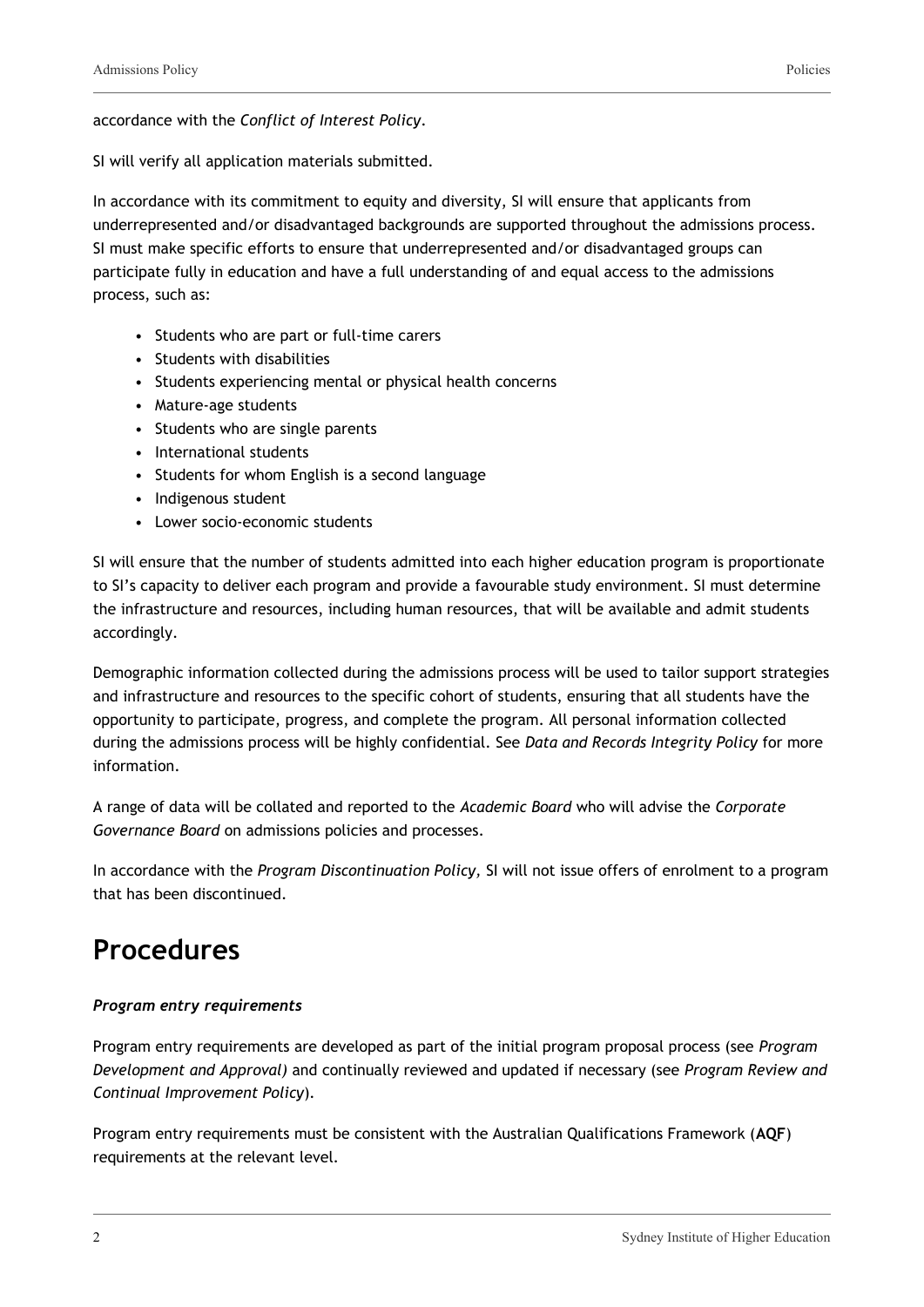Program entry requirements will be clearly communicated to all applicants as per the *Information for Students Policy.*

Applicants who meet the program entry requirements are not necessarily guaranteed a place in the program.

## *Applications*

Applications must be submitted by the deadline specified for the desired program. Late applications may not be considered.

Applicants must demonstrate that they meet the program entry general requirements.

## *General requirements*

To be eligible for admission applicants must satisfy any one of the entry requirements below:

## *Recent Secondary Education Entry*

◦ Year 12 with ATAR 60+ (or equivalent)

## *Higher Education Entry*

- Successful completion of Diploma level (AQF Level 5 or equivalent) or above qualification.
- Successful completion of one full year (1 EFTSL) of an Associate Degree (AQF Level 6 or equivalent) or above qualification.

## *Vocational Education Entry*

◦ Successful completion of one full year (1 EFTSL) of a Diploma (AQF Level 5 or equivalent) or above qualification.

## *Work and Life Experience Entry*

◦ Demonstrated skills and knowledge gained through paid or unpaid employment, formal learning and/or non-formal learning (presented on a current resume with attached cover letter).

#### *International Student Requirements*

◦ Must have an equivalent IELTS 6.0 (Academic) with no skills band less than 5.5, or otherwise meet the requirements specified in the *English Language Entry Requirements Policy.*

#### *Additional entry requirements*

◦ If appropriate, SI programs may require applicants to attend an interview or submit a portfolio.

#### *Selection process*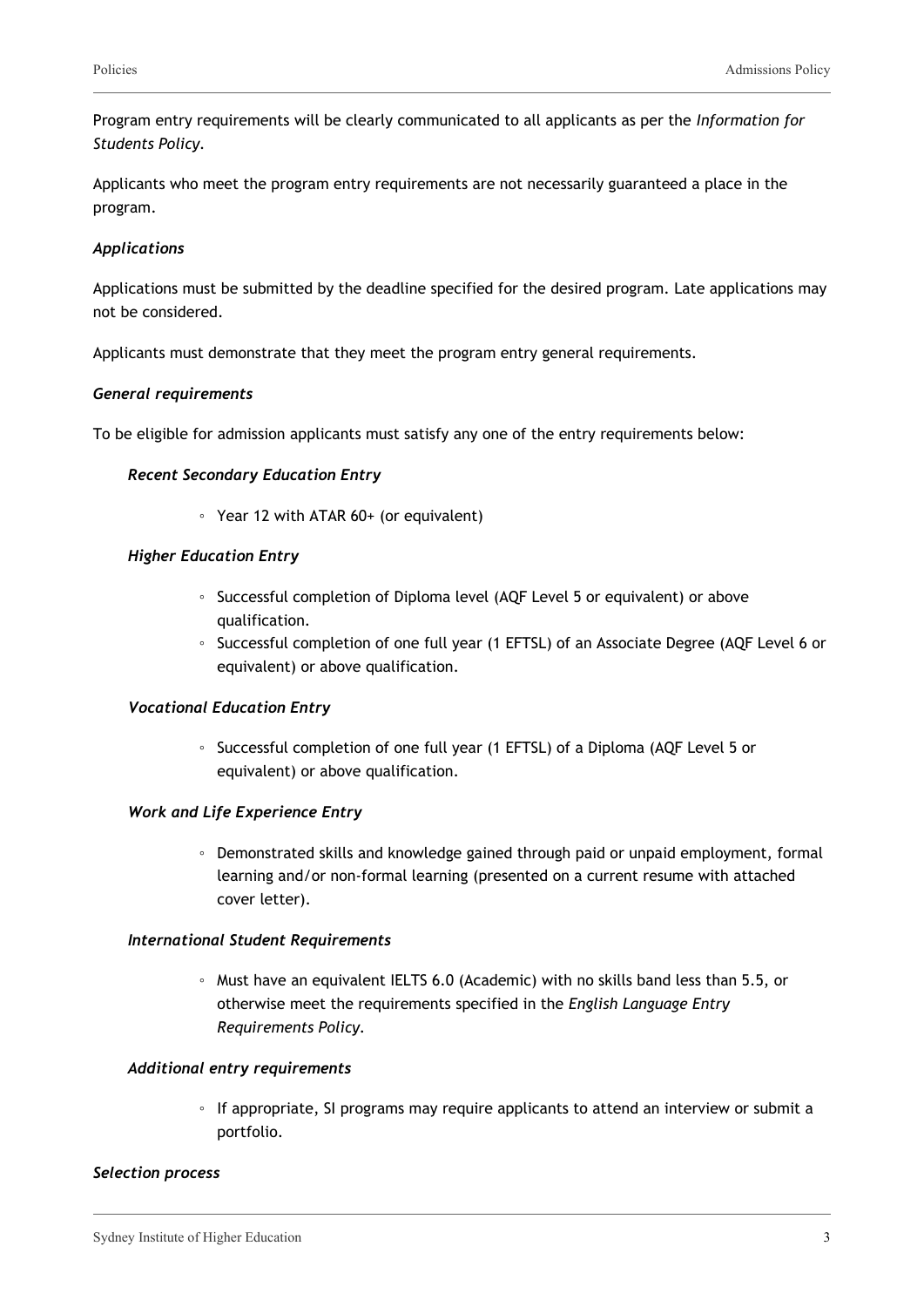## *Admissions Committee*

The *Admissions Committee* is a permanent committee that will review eligible applications in advance of compliance checks on candidates recommended for an offer of a place within a program.

The *Admissions Committee* will include the Dean, Program Directors, and one other professional staff or teaching staff where appropriate.

The *Admissions Committee* will select the students to be offered a place in the program of study.

The *Admissions Committee* will consider the following:

- Whether the applicant meets program entry requirements, including English language proficiency;
- All students must be 18 years of age or over at the time of confirmation of their enrolment;
- If applicable, the Recognition of Prior Learning (**RPL**) application by the applicant.

Additionally, the *Admissions Committee* must consider the capacity of SI to deliver the program and ensure that it selects an appropriate number of students and advise the academic management committees accordingly.

## *Student administration*

A list of students recommended for being sent offers of place by the *Admissions Committee* will be referred to the Provost who will arrange for the student administration staff who will perform verification and compliance checks of those applicants.

Under the supervision of the Provost, the student administration staff will:

- Verify the evidence and identification documents provided by the applicant
- Ask applicants for further clarification or information if necessary
- Issue Offer Letters to candidates who clear verification and compliance checks
- Advise unsuccessful applicants of the outcome of their application at the same time Offer Letters are sent.

## *Equity measures*

Specific consideration will be given to applicants who identify as Aboriginal or Torres Strait Islander. SI provides extra support to Aboriginal and Torres Strait Islander applicants to ensure they have full access to the admissions process.

SI will establish a specific point of contact for Aboriginal and Torres Strait Islander applicants to utilise at any point during the application process.

Aboriginal and Torres Strait Islander applicants will be invited to attend an informal interview in which to discuss the individual circumstances that may support their application and ask any questions they may have about the admissions process.

As with all applicants, SI will assure itself that Aboriginal and Torres Strait Islander applicants have the capacity to complete the program with appropriate support provided by SI.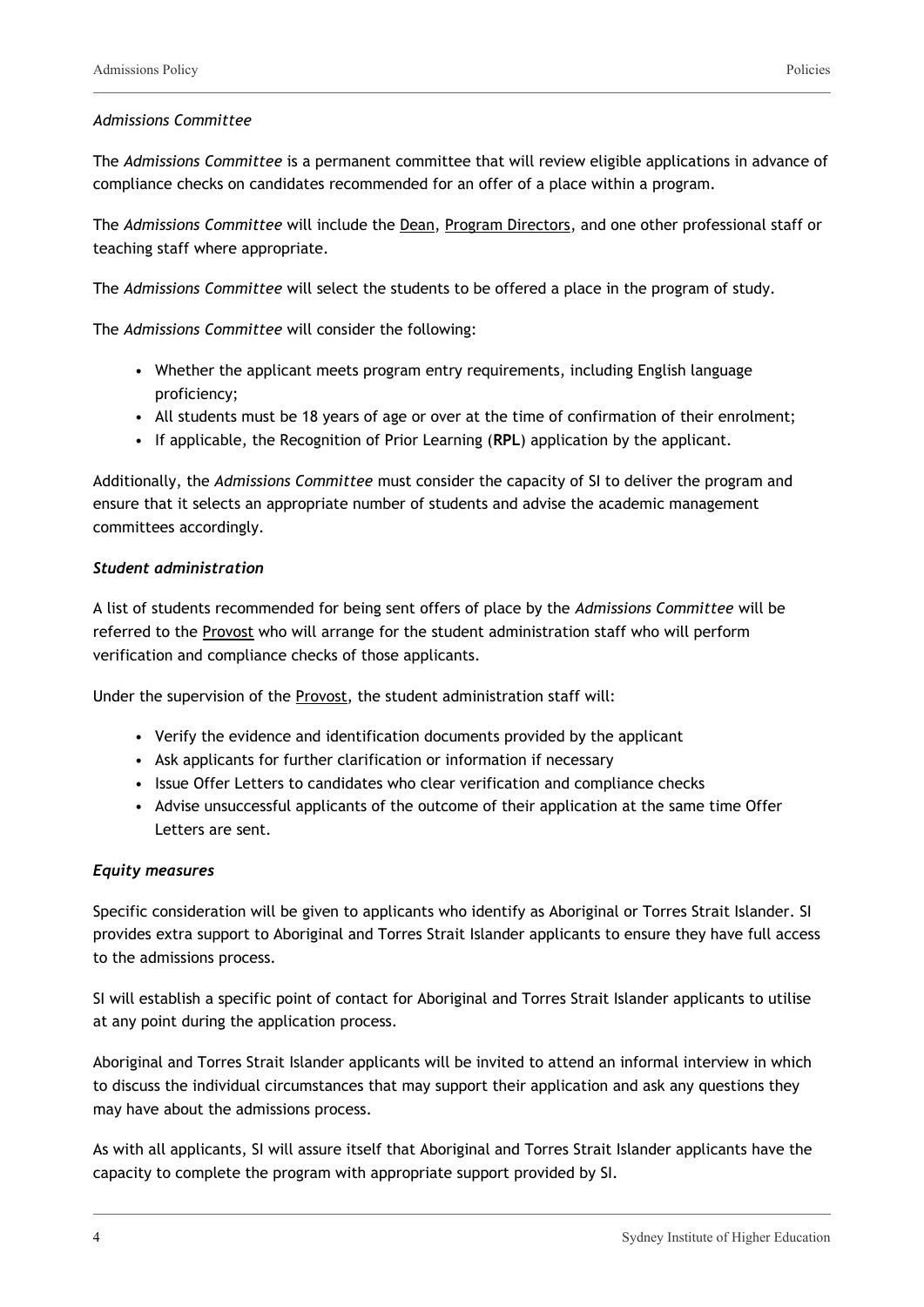Applicants who identify as Aboriginal and Torres Strait Islander will be guaranteed a place in an SI program if they meet the entry criteria.

## *Notification of outcome*

All applicants will be notified in writing of the outcome of their application, whether successful or not.

Successful applicants will receive an offer of enrolment as outlined below.

Unsuccessful applicants will receive a notification thanking them for the time taken to apply, and where appropriate, providing reasons for the rejection of their application. The notification will include an explanation of the appeals process should they wish to dispute the decision.

## *Offer of enrolment*

Applicants selected by the *Admissions Committee* who clear verification and compliance checks will receive a Letter of Offer that clearly states the date by which the offer must be accepted.

Additionally, the Letter of Offer will be accompanied by information regarding:

- Terms and Conditions of enrolment at SI
- Fees and charges
- Program withdrawal options including fee refunds and tuition assurance
- Information about Work Integrated Learning and internship arrangements if applicable.

Applicants who wish to accept the offer to enrol in an SI program must sign the Terms and Conditions and return it to SI by the specified date.

If the applicant fails to accept the offer by the specified date, the offer will expire.

## *Withdrawal of an offer*

The *Admissions Committee* may withdraw an offer of enrolment in the event that the offer of enrolment is based on an incomplete, inaccurate or fraudulent application.

An offer withdrawal must be communicated to the applicant in writing.

## *Applicant appeals*

All applicants have the right to appeal a decision made by the *Admissions Committee*.

Appeals will be considered based on the following grounds:

- The applicant satisfies the program entry requirements
- The application was submitted correctly
- The admissions process was not implemented in accordance with SI policies and expectations for staff conduct.

Procedure to be followed in appeals is outlined in the *Student Complaints and Appeals Policy*.

## *Review and improvement*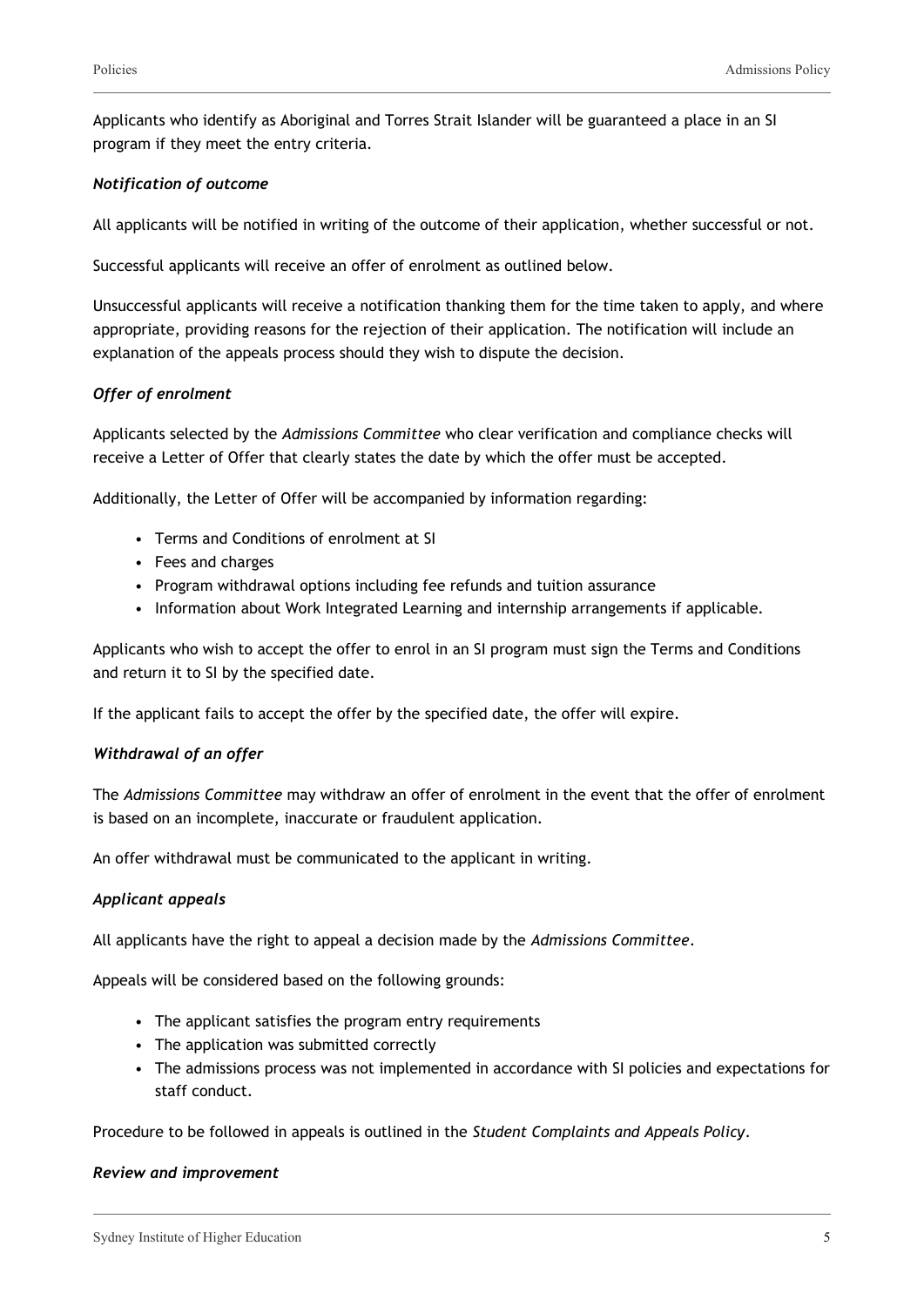The *Academic Board*, taking advice from academic management committees and senior academic staff, will continually review policies, in accordance with the Compliance Calendar, to ensure the best outcomes for students. The *Academic Board* will provide advice to the *Corporate Governance Board*, in accordance with the *Compliance Calendar,* about continual tailoring of admissions policies and processes to the needs of SI students in annual reports.

Advice about improvements of admissions policies will be made based on analysis of reports regarding:

- Enrolment, retention, and completion rates
- Rate of students identified as at risk
- Rate of unsatisfactory progress cases
- Student use of support services
- Student academic performances
- Student complaints and appeals.

Recurring issues that appear in these reports may be related to admissions processes and the *Academic Board* may recommend changes accordingly.

## **Policy Implementation and Monitoring**

The *Academic Board* delegates responsibility for the day-to-day implementation of this policy to the Student Administration Coordinator and *Admissions Committee*.

The *Academic Board* will review all periodic reports from relevant committees and staff members, in accordance with the *Compliance Calendar.*

Additionally, the *Academic Board* will review all relevant student complaints, concerns raised by staff members, and instances of student or staff misconduct on an ongoing basis.

Based on these monitoring activities, The *Academic Board*, in accordance with the *Compliance Calendar*, must provide a report to *Corporate Governance Board* and ensure that findings are taken into account in planning, quality assurance and improvement processes.

# **Definitions**

**Academic Board**: the governing body responsible for academic matters, including learning and teaching, program approval, workforce planning, academic staff appointments, research and professional development, academic policies and procedures, overseeing student grievances and appeals processes. The *Academic Board* advises the *Corporate Governance Board* on academic matters.

**Academic staff**: staff employed at SI in learning and teaching or research capacity.

*Australian Qualifications Framework (AQF):* National guidelines that regulate Australian postcompulsory education and training qualifications. The framework identifies learning outcomes for each AQF level and qualification, policy requirements, educational and economic objectives, governing and monitoring arrangements.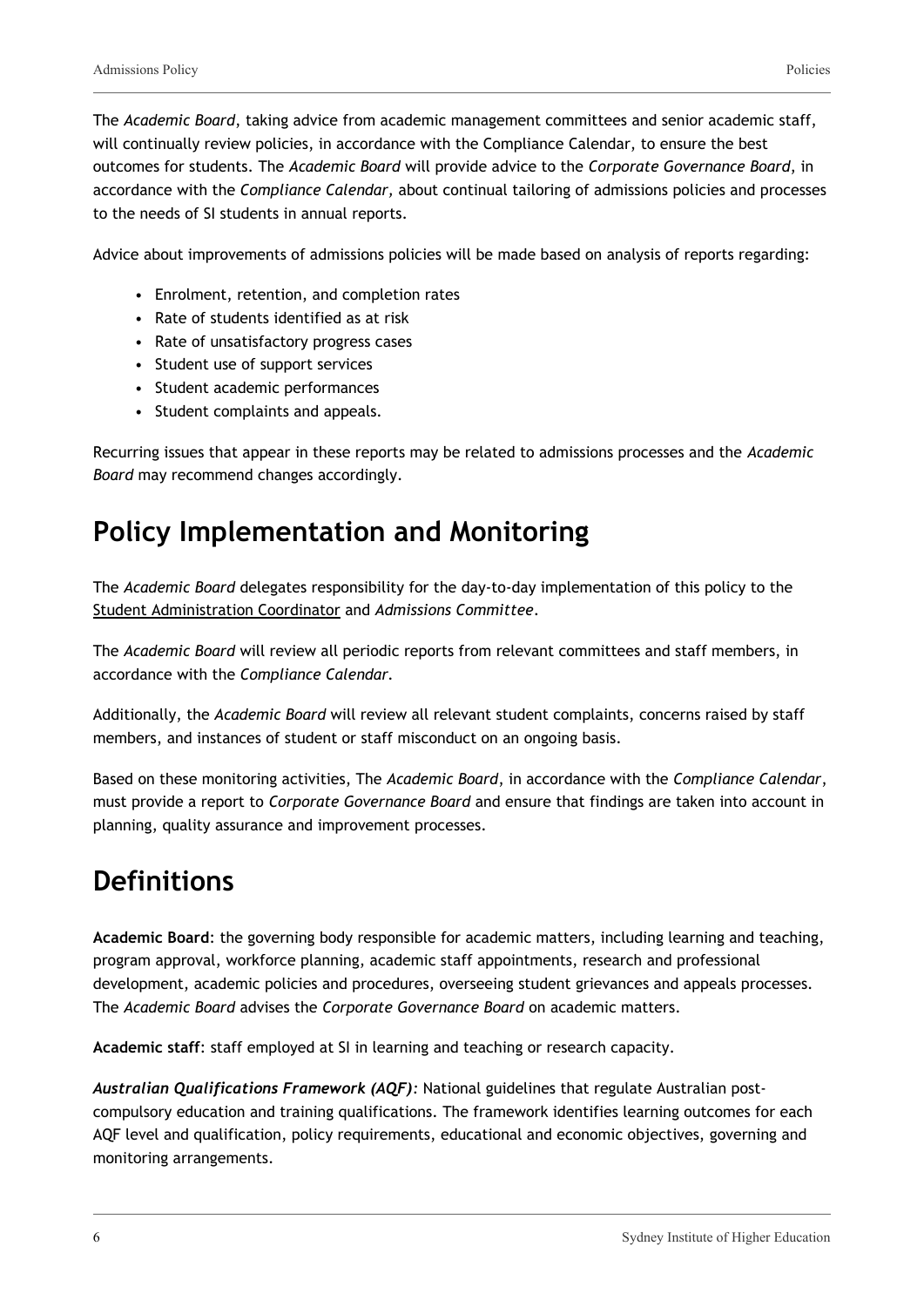**Domestic student**: a person enrolled in a program at SI who is either an Australian or New Zealand citizen, or an Australian Permanent Resident.

*Education Services for Overseas Students Act 2000 (ESOS Act)*: Australian federal legislation establishing legislative requirements and standards for the quality assurance of education and training institutions offering programs to international students who are in Australia on a student visa.

**International student:** a person enrolled in a program of study at SI who is not a citizen of Australia or New Zealand, or an Australian Permanent Resident, and has been granted a student visa by the Department of Home Affairs to study full-time in Australia.

## **Review schedule**

| <b>Version History</b> |                   |                   |                                                                                                    |                      |
|------------------------|-------------------|-------------------|----------------------------------------------------------------------------------------------------|----------------------|
| Version<br>number:     | Approved<br>by:   | Approval<br>date: | Revision notes:                                                                                    | Next review<br>date: |
|                        | Academic<br>Board | 05/02/<br>2018    | Adopted                                                                                            | 05/2/2021            |
| 2                      | Academic<br>Board | 16/09/<br>2019    | Included ATAR and other pathways for domestic students                                             | 16/09/2022           |
| 3                      | Academic<br>Board | 06/02/<br>2020    | Incorporate change in relation to students under the age of 18                                     | 06/02/2021           |
| 4                      | Academic<br>Board | 17/09/<br>2020    | Revised to remove AQF Level 4 vocational qualification entry<br>requirements as per CRICOS concern | 17/09/2023           |

This policy will be reviewed by the *Academic Board* every three years.

| ▲ Related Documents |                                                 |  |  |  |
|---------------------|-------------------------------------------------|--|--|--|
| $\bullet$           | <b>Anti-Discrimination Policy</b>               |  |  |  |
| ☞                   | <b>Conflict of Interest Policy</b>              |  |  |  |
| $\bullet$           | Data and Records Integrity Policy               |  |  |  |
| $\bullet$           | English Language Entry Requirements Policy      |  |  |  |
| $\bullet$           | <b>Information For Students Policy</b>          |  |  |  |
| $\bullet$           | Program Development and Approval Policy         |  |  |  |
| $\bullet$           | Program Discontinuation Policy                  |  |  |  |
| $\bullet$           | Program Review and Continual Improvement Policy |  |  |  |
| $\bullet$           | <b>Public Information Policy</b>                |  |  |  |
| $\bullet$           | Recognition of Prior Learning Policy            |  |  |  |
| $\bullet$           | <b>Certification Guidelines</b>                 |  |  |  |